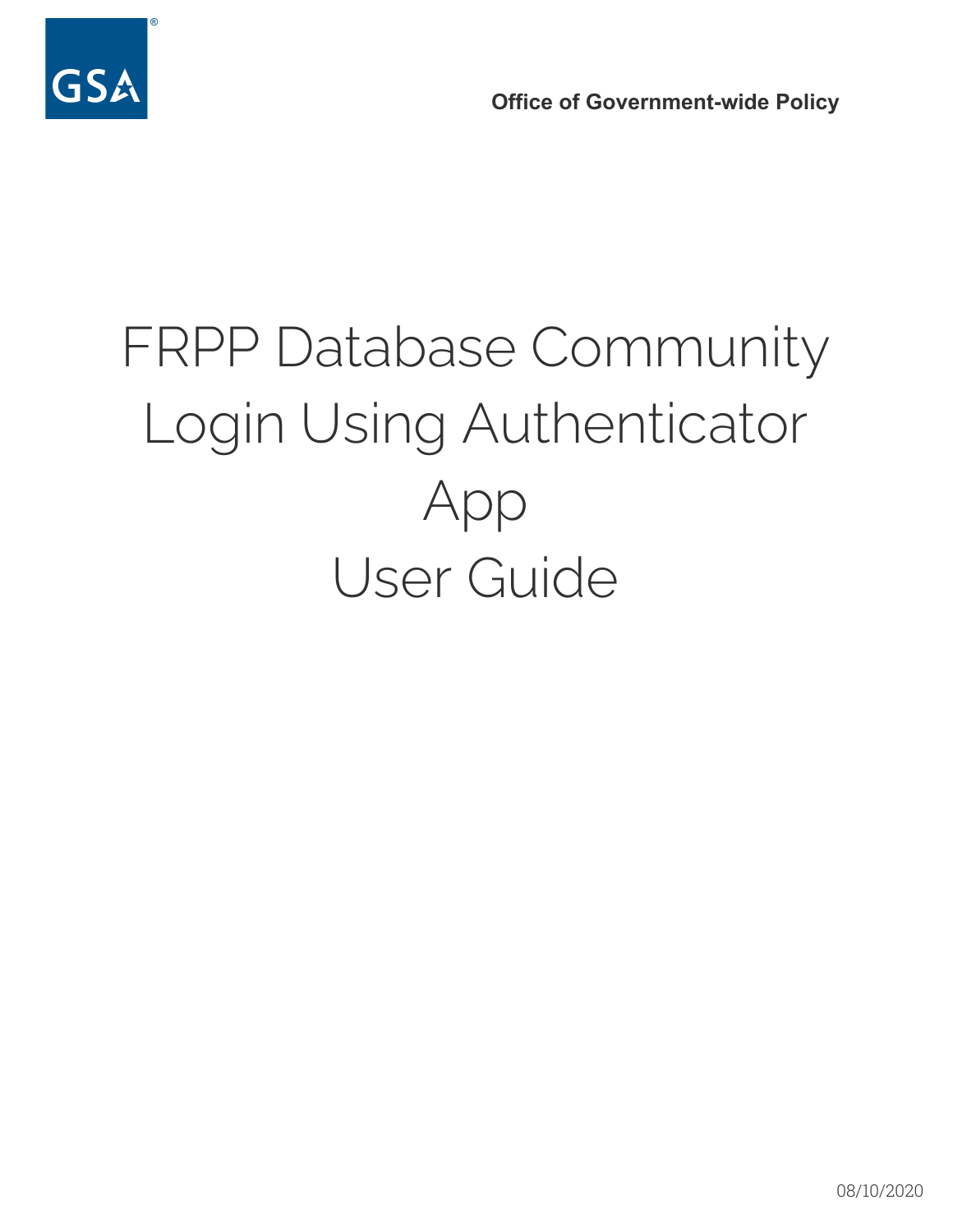# Table of Contents

<span id="page-1-0"></span>

| Table of Contents                                                                           |    |
|---------------------------------------------------------------------------------------------|----|
| Instructions for using the Authenticator App to Log in to FRPP Database                     | 2. |
| Instructions for Using the Authenticator App to Reset Your Password in the FRPP<br>Database | 6  |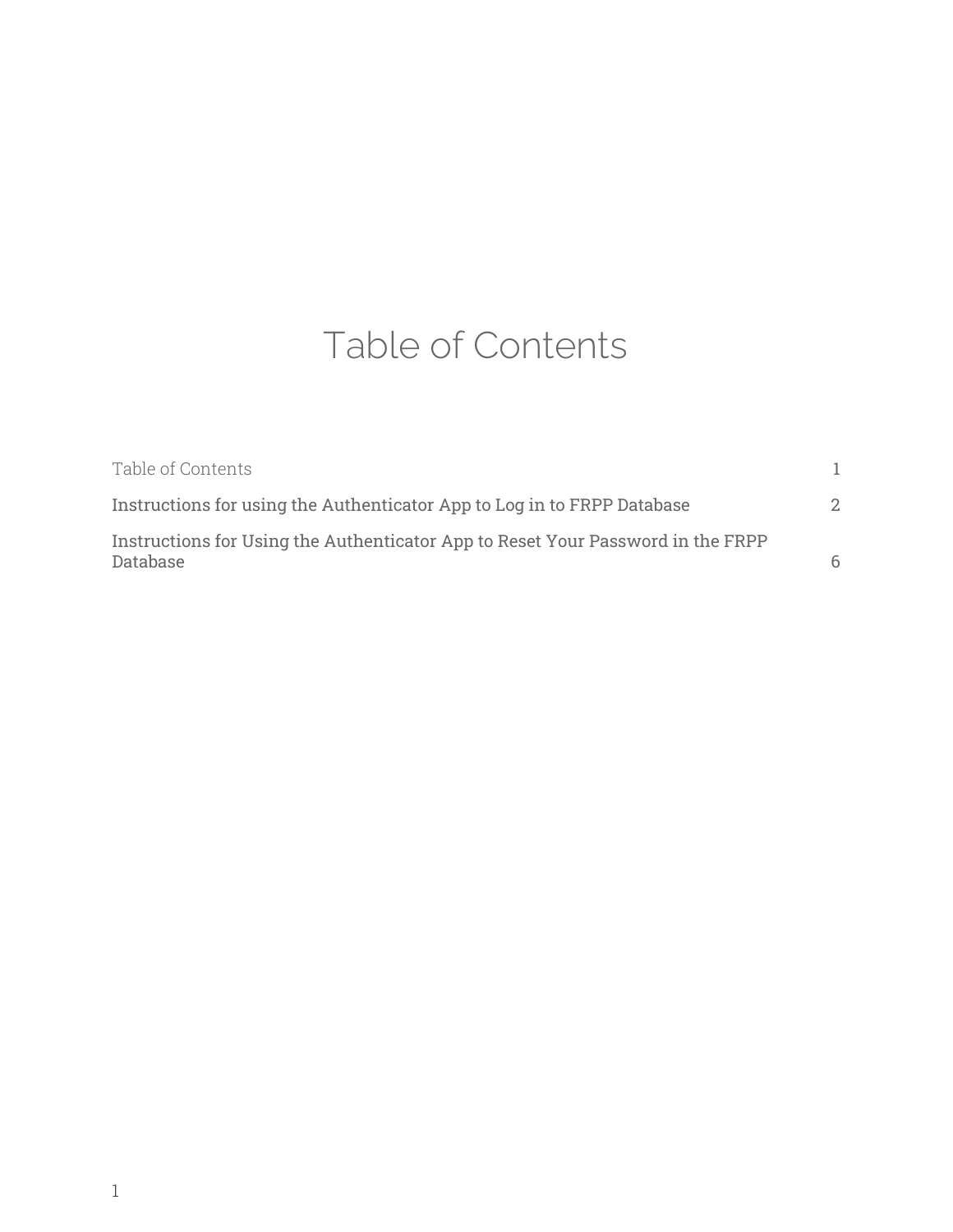# <span id="page-2-0"></span>Instructions for using the Authenticator App to Log in to FRPP Database

Before you can use the Authenticator app to login to the FRPP Community, you must:

- Ensure that your mobile number is registered in the system by following the steps below in screenshots:
	- 1. Navigate to the home page
	- 2. Click on your name in upper right corner



3. Select Edit Contact Info in dropdown menu

| <b>FRPG</b>                                |                            | $\circ$ |                                                                                                                                                                                                                                         | SNA RKarrolla              |
|--------------------------------------------|----------------------------|---------|-----------------------------------------------------------------------------------------------------------------------------------------------------------------------------------------------------------------------------------------|----------------------------|
| <b>GSA</b>                                 |                            |         | Search.                                                                                                                                                                                                                                 | <b>My Settings</b>         |
|                                            |                            |         |                                                                                                                                                                                                                                         | <b>Setup</b>               |
| Chatter                                    | Knowledge <b>FRPG Home</b> |         |                                                                                                                                                                                                                                         | <b>Edit Contact Info</b>   |
| <b>Messages and Alerts</b>                 |                            |         |                                                                                                                                                                                                                                         | <b>Help &amp; Training</b> |
| There are no Messages and Alerts events to |                            |         | Welcome to the Federal Real Property Group (FRPG) Portal!                                                                                                                                                                               | Logout                     |
| display.                                   |                            |         | The Federal Real Property Gateway is one-stop source for online information-sharing, collaborating and fostering innovation for improved management of federal real property.<br>The goal and primary functions of the gateway include: |                            |
| <b>Upcoming Events</b>                     |                            |         | · Informing members of current federal real property activities                                                                                                                                                                         |                            |

4. Enter your mobile phone number as shown below:

|                       | Contact                                   |                            |              |                |                                  |  |
|-----------------------|-------------------------------------------|----------------------------|--------------|----------------|----------------------------------|--|
| * Email               | karen abraham-burrell@fda hhs gov.invalid | Employees $\mathbf{v}$   i |              | Work Phone     | Employees $\blacktriangledown$ 1 |  |
| Mobile Phone          |                                           | Employees $\mathbf{v}$  i  |              | Fax            | Employees $\mathbf{v}$   i       |  |
| <b>Street Address</b> |                                           |                            |              |                | Employees $\mathbf{v}$   i       |  |
|                       |                                           |                            |              |                |                                  |  |
| City                  |                                           | Employees v                | $\mathbf{a}$ | State/Province | Employees $\mathbf{v}$   i       |  |
| Zip/Postal Code       |                                           | Employees $\mathbf{v}$ i   |              | Country        | Employees $\mathbf{v}$  i        |  |

- 5. Save All
- Download and install the [Authenticator](https://support.logmeininc.com/lastpass/help/microsoft-authenticator-lp030022) (Microsoft Authenticator or [Google](https://support.google.com/accounts/answer/1066447?co=GENIE.Platform%3DAndroid&hl=en) [Authenticator](https://support.google.com/accounts/answer/1066447?co=GENIE.Platform%3DAndroid&hl=en) recommended) application on your mobile device.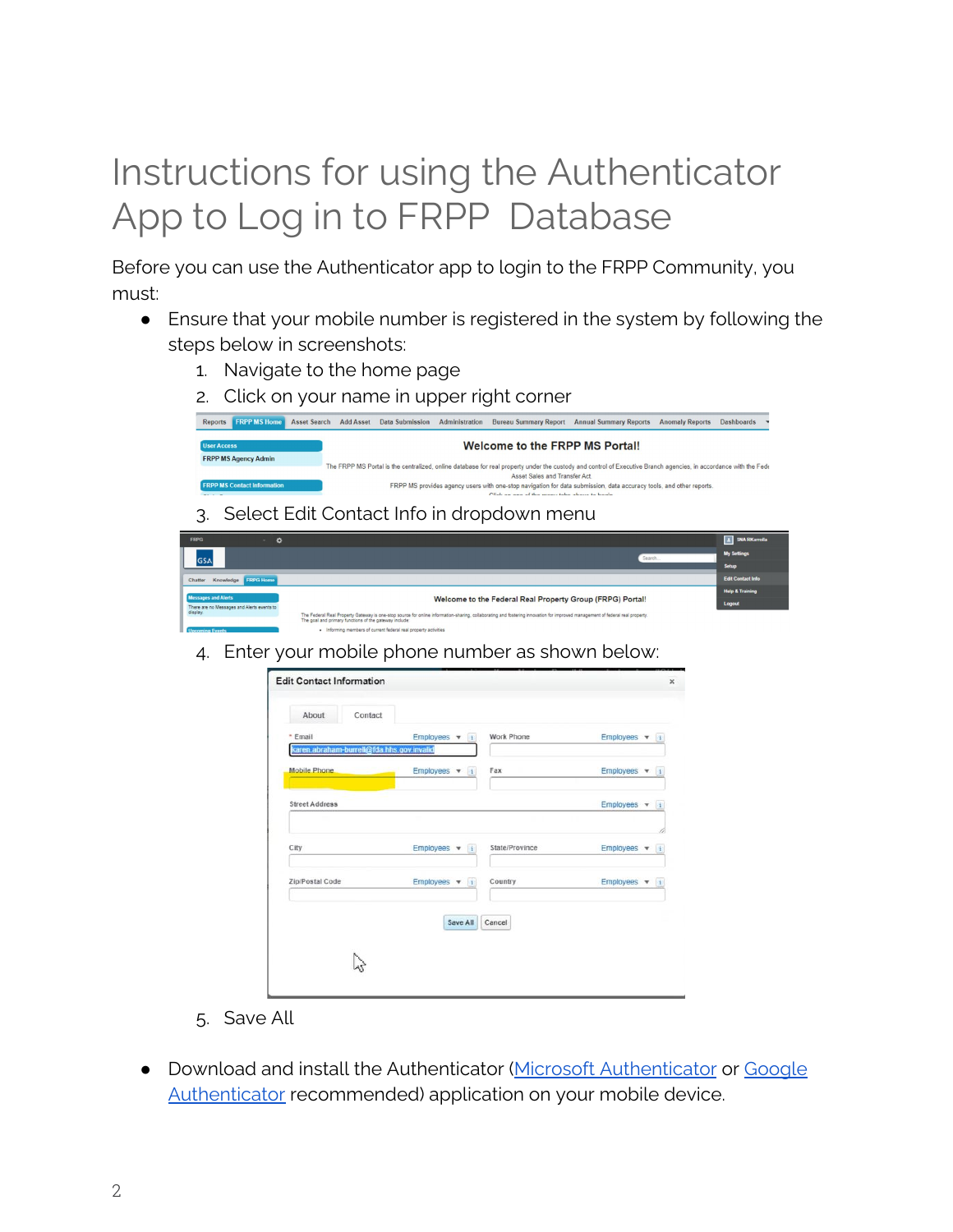## FRPP Database - Login Using Authenticator App

Navigate to the **FRPP Login Page**

- 1. Enter your User Name and Password.
- 2. Click the **Username Login** button.

|   | <b>General User Login</b>              |  |  |  |  |
|---|----------------------------------------|--|--|--|--|
|   | To use OMB MAX.gov                     |  |  |  |  |
|   | <b>MAX Login</b>                       |  |  |  |  |
|   | -OR-                                   |  |  |  |  |
|   | To use your FRPP username and password |  |  |  |  |
|   | Username                               |  |  |  |  |
| ≙ | Password                               |  |  |  |  |
|   |                                        |  |  |  |  |
|   | <b>Username Login</b>                  |  |  |  |  |
|   | Forgot your password?                  |  |  |  |  |

The **Confirm your Identity** screen displays as seen below: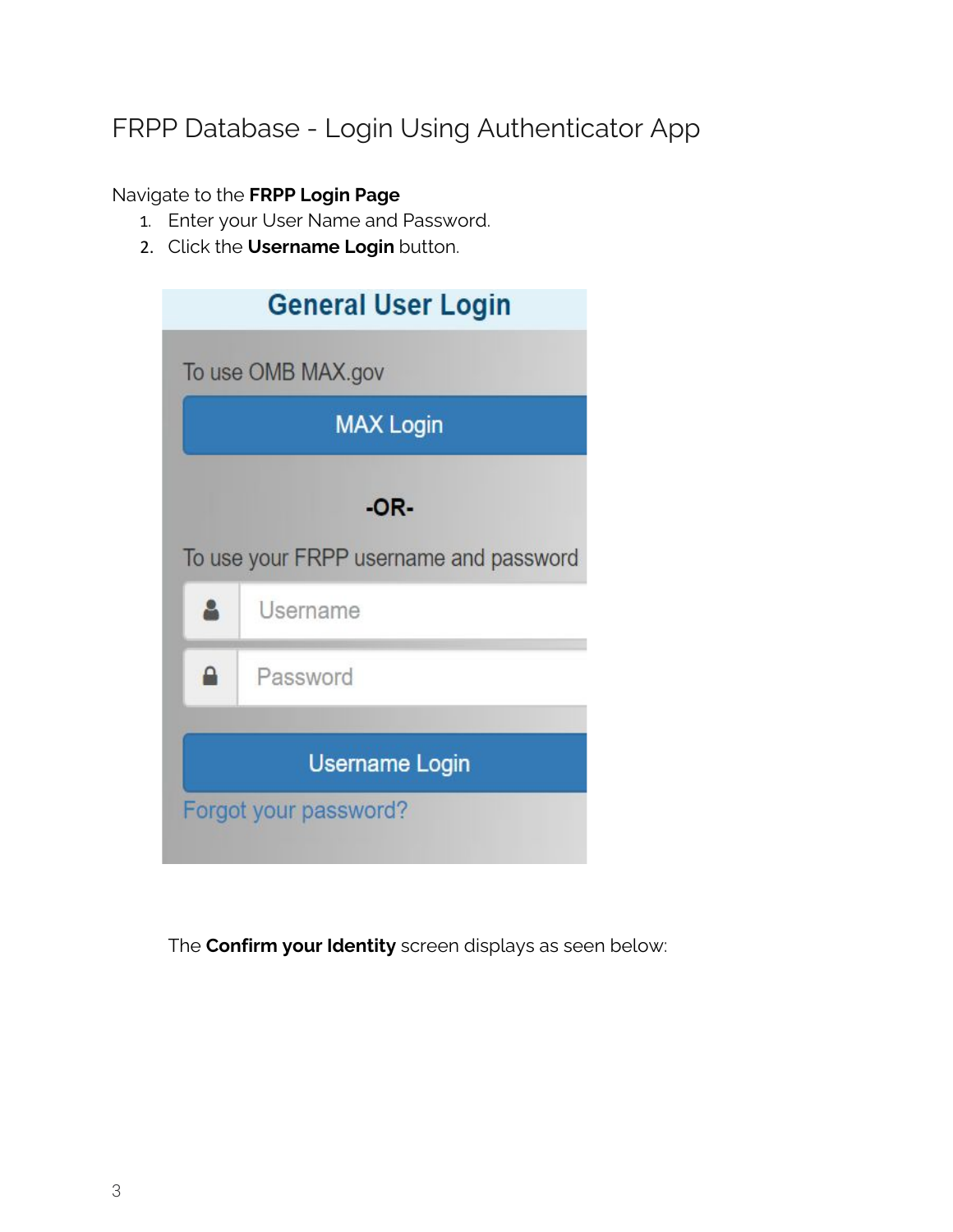| ◯ Email me<br>● Authenticator App                                                                                                                                                                                                                                                                  |
|----------------------------------------------------------------------------------------------------------------------------------------------------------------------------------------------------------------------------------------------------------------------------------------------------|
| Google Authenticator is the most compatible authenticator for GSA Applications<br>• Apple iPhone / iPad: https://itunes.apple.com/us/app/google-authenticator/id388497605?mt=8<br>· Google Android: https://play.google.com/store/apps/details?<br>id=com.google.android.apps.authenticator2&hl=en |
|                                                                                                                                                                                                                                                                                                    |

- 3. On the **Confirm your Identity** screen above, click the **Authenticator App** option.
- 4. Once this is selected click the **Next** button on the lower right corner of the square.
- 5. The **Add a Time-Based token** screen will display as seen below:

| Download the authenticator mobile device, scan the QR code, then enter the token. |  |
|-----------------------------------------------------------------------------------|--|
|                                                                                   |  |
| Token<br>510928                                                                   |  |
|                                                                                   |  |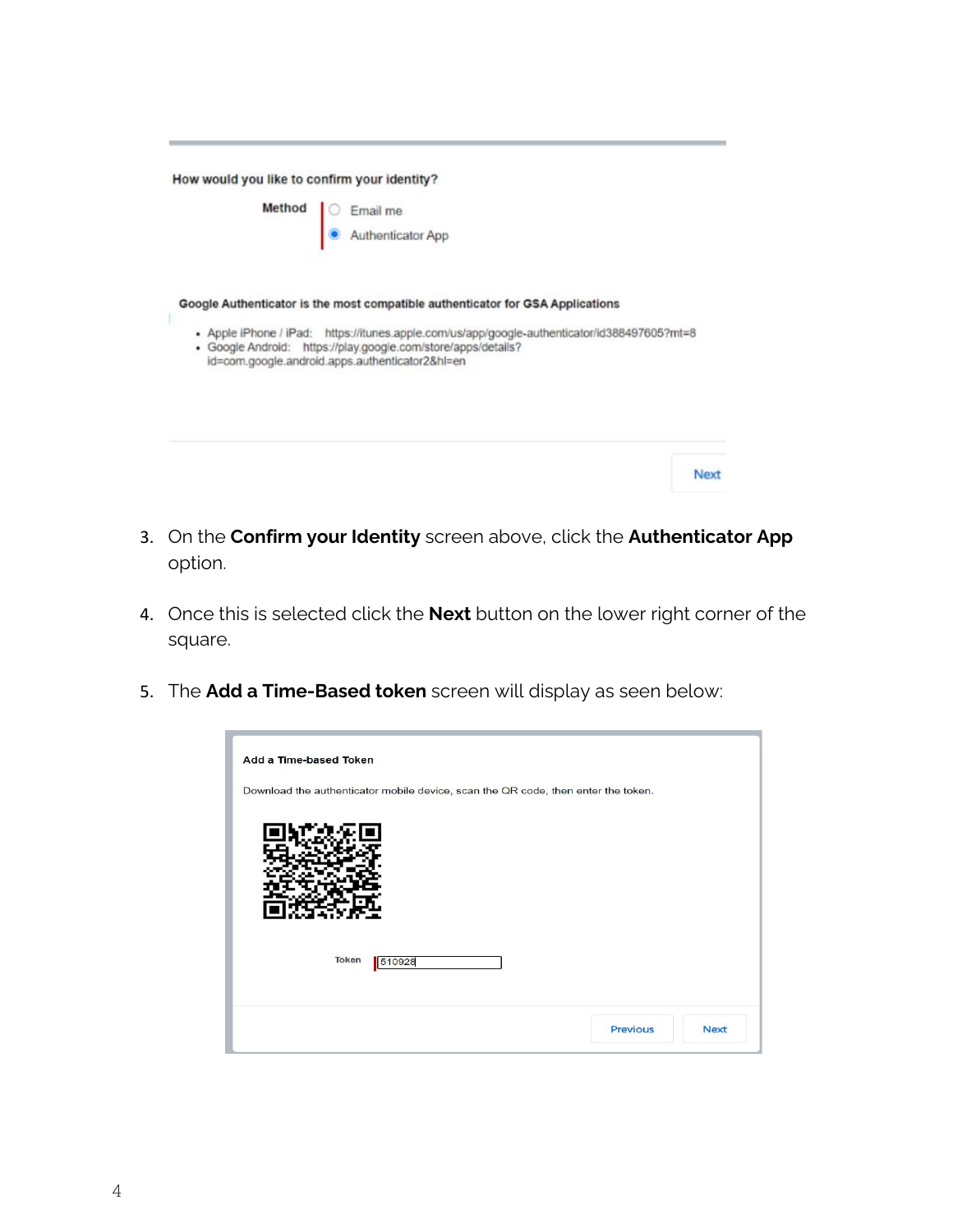- 6. On the **Add a Time-Based token** screen, use the **Authenticator** app on your mobile device to scan the **QR code**. This will link (register) your User ID with the **Authenticator** app. A new token is generated by the **Authenticator** app each time and is time sensitive.
- 7. Enter the token and and click the **Next** button. The **FRPP Home Page** should be displayed. **Note: the QR code needs to be registered only during the first use.**
- 8. Subsequent log-ins will only require verification code on the app to access the FRPP Database.

### **Enter Time-Based Token**

Enter the token from the authenticator app on your mobile device

#### **Having trouble?**

If you can't access your authenticator app, contact your administrator to reset your key.

**Next** 

9. FRPP Database **home page** will be displayed as shown below:

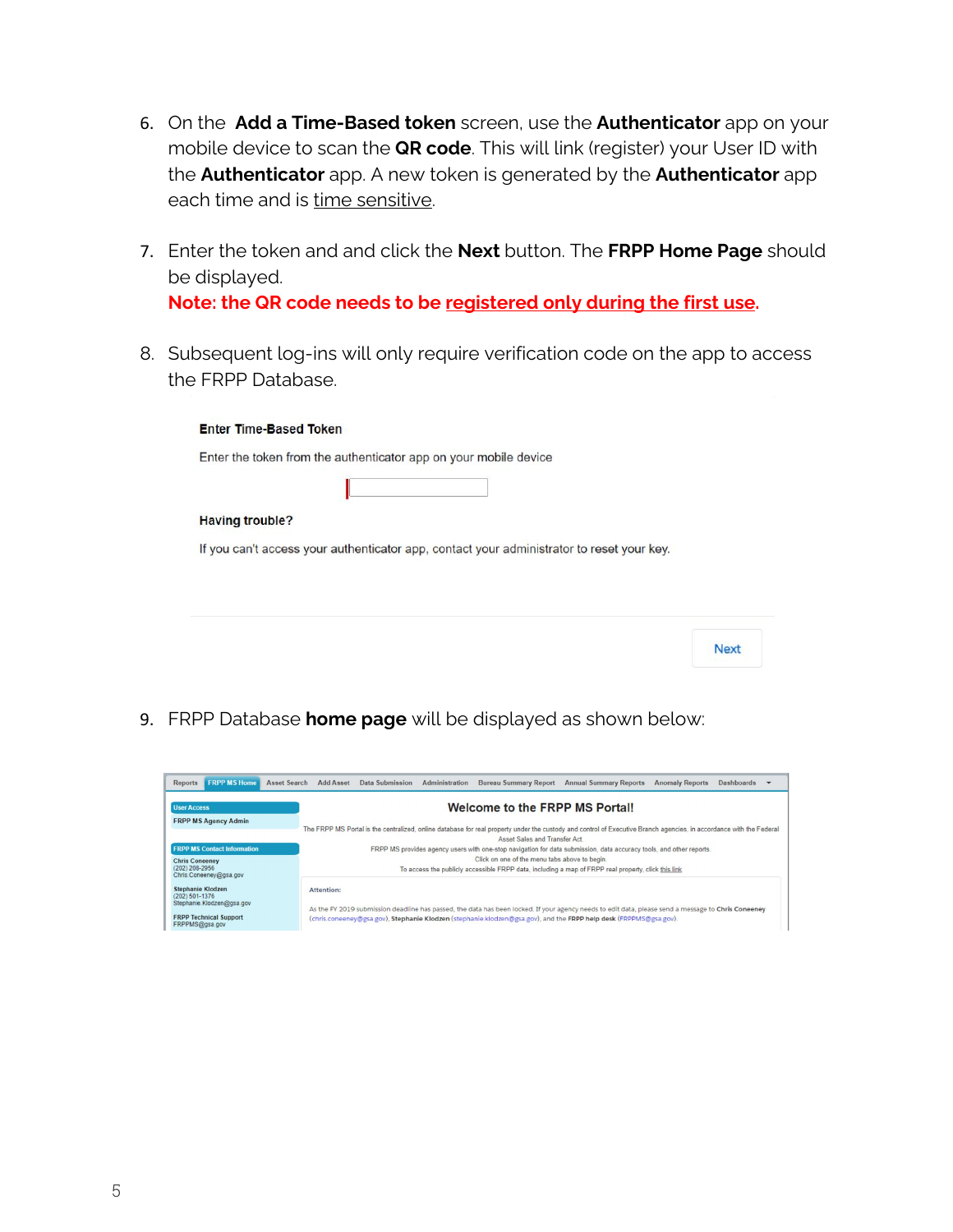# <span id="page-6-0"></span>Instructions for Using the Authenticator App to Reset Your Password in the FRPP Database

1. Click on Forgot Your Password

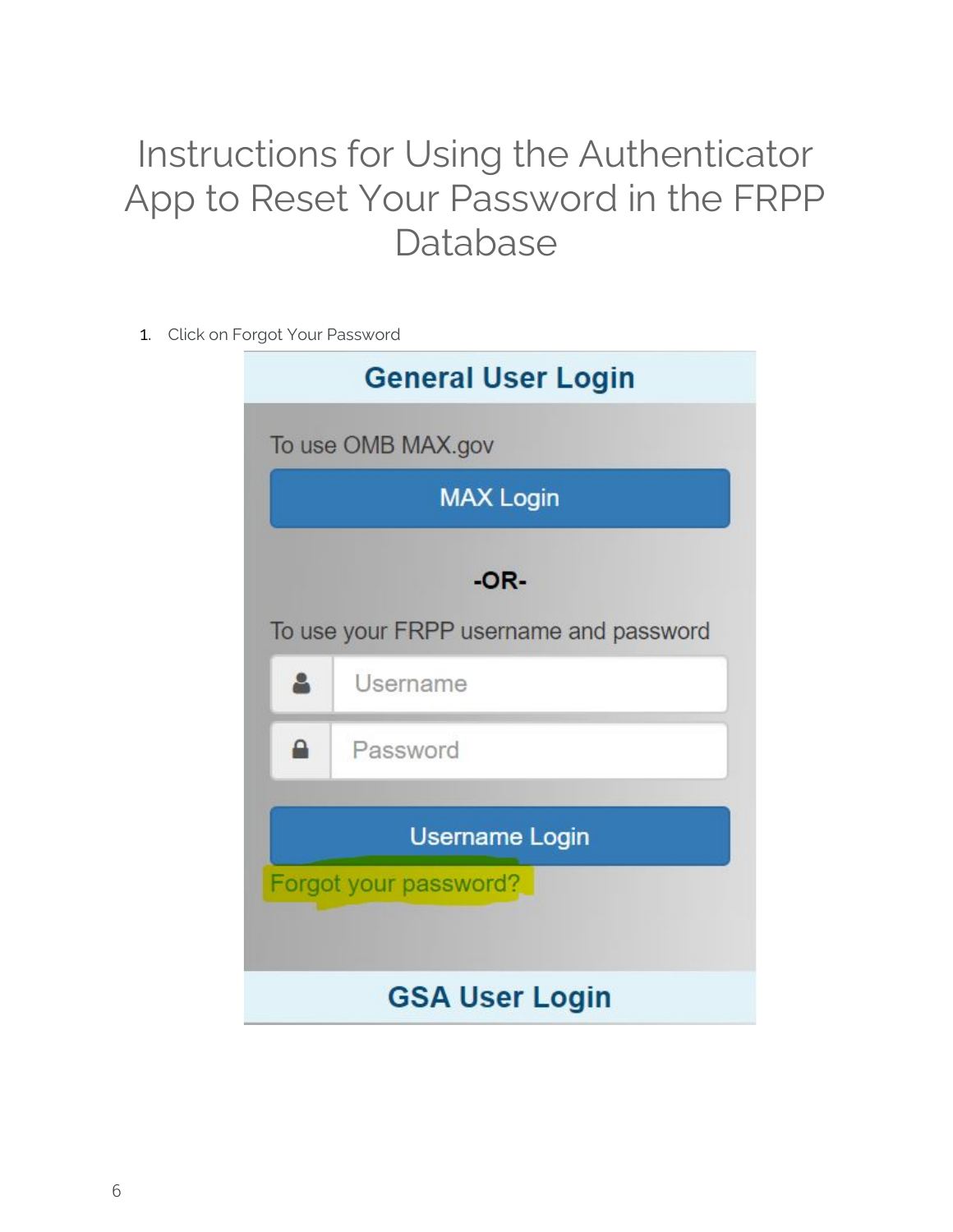| salesforce                                               |          |
|----------------------------------------------------------|----------|
| <b>Forgot Your Password</b>                              |          |
| To reset your password, enter your username.<br>Username |          |
| Cancel                                                   | Continue |

2. Once the password has been reset for a user, the system will auto-generate a password reset link and email the user. Click the password reset email link in the email as displayed below:



https://geofl1dvp-gsageo.cs33.force.com/FRPPMS/secur/forgotpassword.jsp?r=00D350000001Gqo0 05t0000000lwdECjwKMwoPMDBEMzUwMDAwMDAxR3FvEg8wMkd0MDAwMDAwMDRsQWgaDzAwNXQwMDAwMDAwbHdkRRj3 pfXNvC4SEEhkV8LXjVKlPKmaLk\_Og2EaDGBVrfBGi-eLjZQRASI5H5AVXx-tS4we3TilonBkv9lacb6jJyrRHay IMLI46C4tOrUyQ\_xJW5x2YP9rk4y6uxaqOdtJ545c&display=page&fpot=6c8d10b0-3462-4914-bcfd-0dfcdece73c0c4549f96-39a5-494e-9f2cb6831c9fc734

Thanks, GSA Government Engagement Org

3. On the **Confirm your Identity** screen, click the **Authenticator App** option.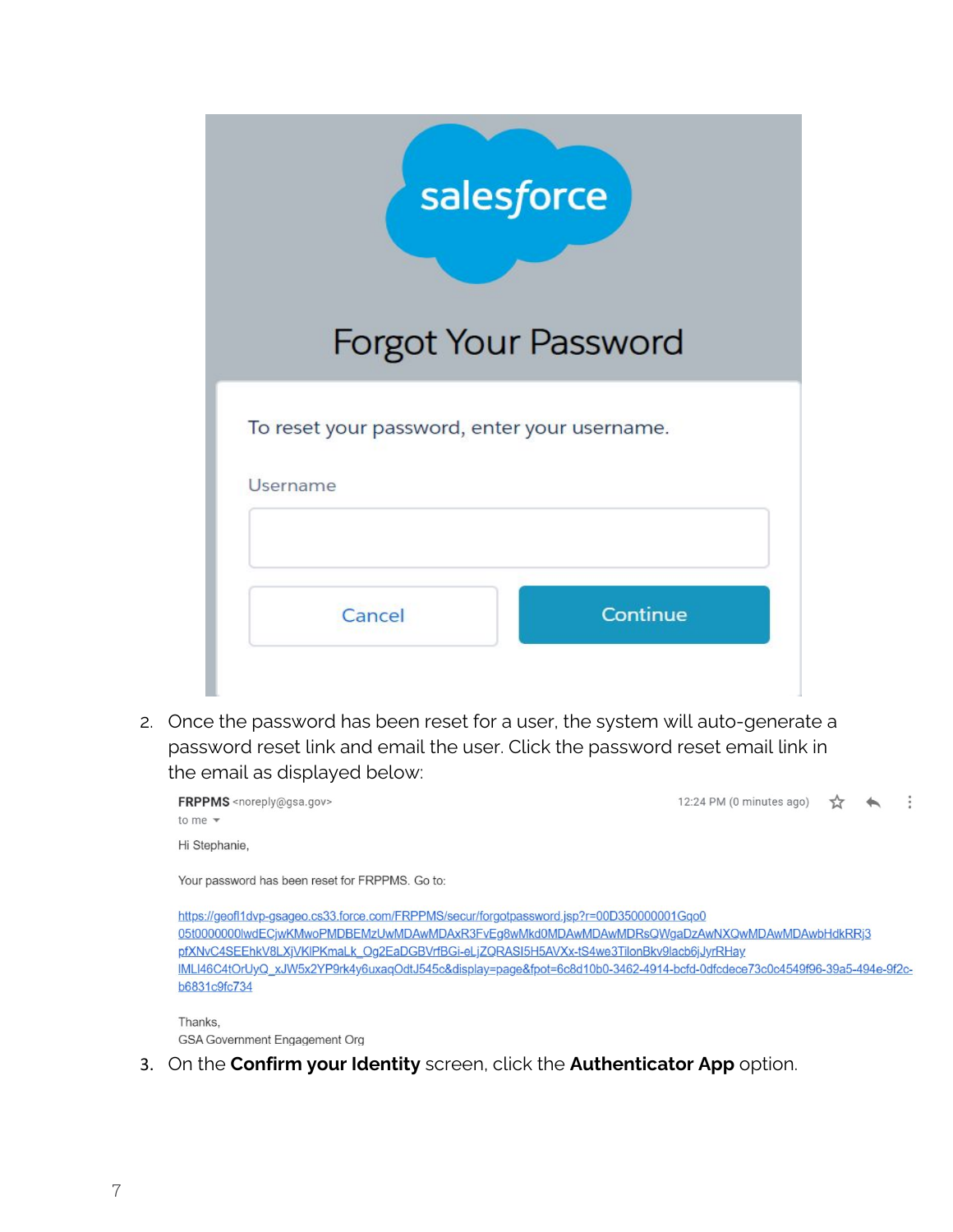| How would you like to confirm your identity?<br><b>Method</b> $\begin{bmatrix} 0 & \text{Email me} \\ 0 & \text{Authentication App} \end{bmatrix}$<br>- Apple iPhone / iPad: https://itunes.apple.com/us/app/google-authenticator/id388497605?mt=8<br>• Google Android: https://play.google.com/store/apps/details?<br>id=com.google.android.apps.authenticator2&hl=en |
|------------------------------------------------------------------------------------------------------------------------------------------------------------------------------------------------------------------------------------------------------------------------------------------------------------------------------------------------------------------------|
| Google Authenticator is the most compatible authenticator for GSA Applications                                                                                                                                                                                                                                                                                         |
|                                                                                                                                                                                                                                                                                                                                                                        |

4. Click the **Next** button. The **Add a Time-Based token** screen is displayed as seen below:

| Add a Time-based Token                                                            |
|-----------------------------------------------------------------------------------|
| Download the authenticator mobile device, scan the QR code, then enter the token. |
|                                                                                   |
| Token<br>680832                                                                   |
| <b>Previous</b><br><b>Next</b>                                                    |

5. On the **Add a Time-Based token** screen ( This is the image displayed above), use the **Authenticator** app on your mobile device to scan the **QR code**. This will link (register) your User ID with the **Authenticator** app. A new token is generated by the **Authenticator** app each time and is time sensitive. Enter the token and and click the **Next** button. The **Change Your Password** screen is displayed.

**Note: the QR code needs to be registered only during the first use.**